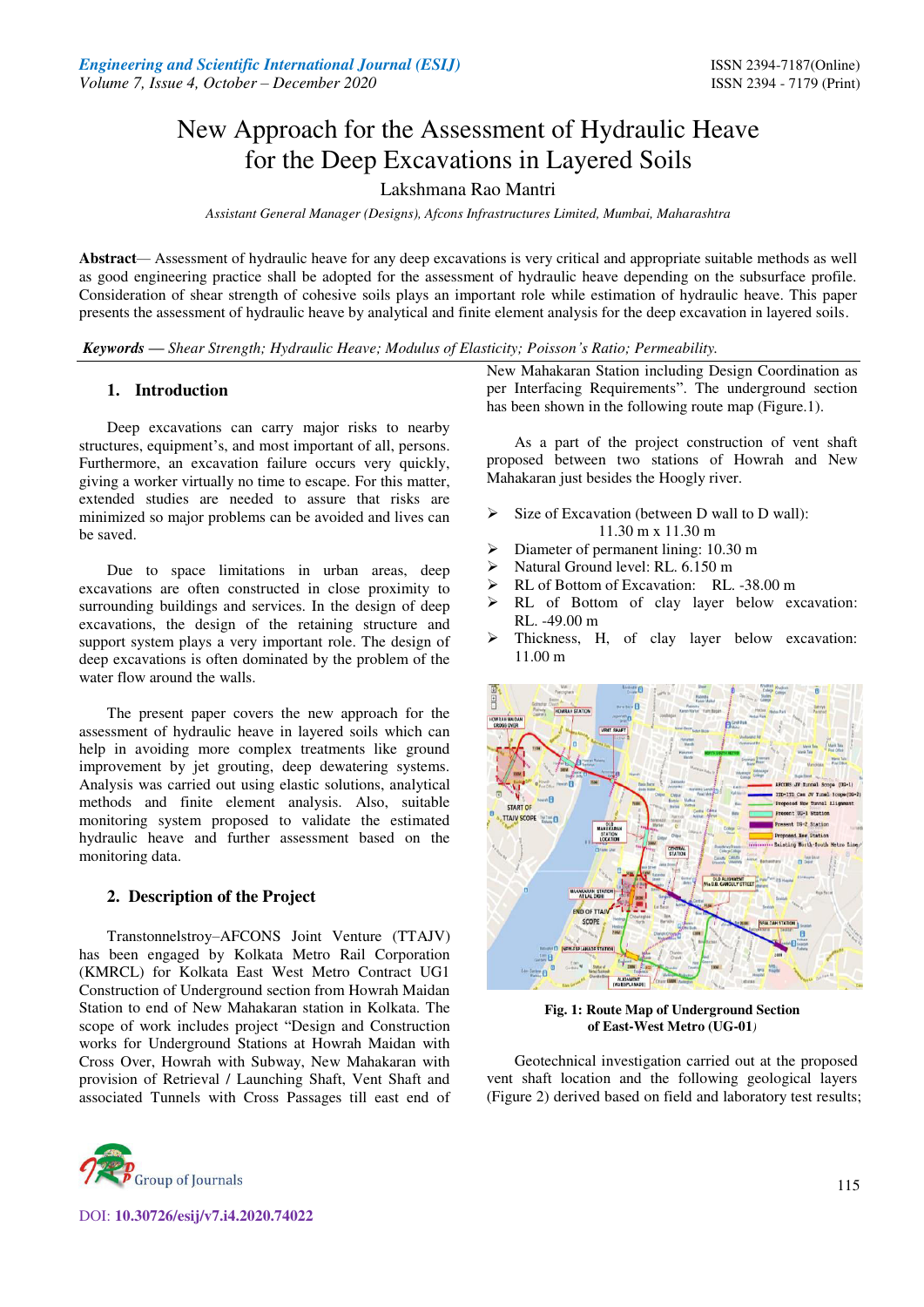# *Engineering and Scientific International Journal (ESIJ)* **ISSN 2394-7187(Online) ISSN 2394-7187(Online)** *Volume 7, Issue 4, October – December 2020* ISSN 2394 - 7179 (Print)



 **Fig. 2: Subsurface profile at vent shaft location**

| <b>Stratum</b>    | <b>Strata</b>      | Depth, m |       | Elevation (m.<br>msl) |               |  |
|-------------------|--------------------|----------|-------|-----------------------|---------------|--|
|                   |                    | From     | Tо    | Top                   | <b>Bottom</b> |  |
| Made Ground       | Unit 1             | 0        | 6.00  | 6.15                  | 0.15          |  |
| Silty<br>Clay     | Unit 2             | 6.00     | 12.50 | 0.15                  | $-6.35$       |  |
| /Clayey Silt      |                    |          |       |                       |               |  |
| <b>Silty Sand</b> | Unit3 <sub>b</sub> | 12.50    | 30.00 | $-6.35$               | $-23.85$      |  |
| Silty<br>Clay     | Unit3a             | 30.00    | 55.00 | $-23.85$              | $-48.85$      |  |
| /Clayey Silt      |                    |          |       |                       |               |  |
| Silty Sand        | Unit3b             | 55.00    | 70.00 | $-48.85$              | $-63.85$      |  |

**Table 1: Type of soil and its extent from the natural ground level** 

The summary of physical and engineering parameters interpreted from field and laboratory test results and mentioned in Table 2.

**Table 2: Physical and Engineering Parameters of Various Soil Layers** 

| Unit<br>Weight<br>Strata<br>(y <sub>b</sub> )<br>kN/m <sup>3</sup> |    | Poisson's<br>Ratio (v') | Angle of<br><b>Friction</b><br>$(\phi')$ | Cohesion<br> c | <b>Undrained</b><br><b>Shear Strength</b><br>$ C_{\alpha} $ | <b>Drained</b><br>Young's<br>Modulus (E') | <b>Undrained</b><br>Young's<br>Modulus (E.) | <b>Unit Skin</b><br><b>Friction (fs)</b>                | <b>Permeability</b><br>$\left  k \right $ | Earth<br>Pressure at |
|--------------------------------------------------------------------|----|-------------------------|------------------------------------------|----------------|-------------------------------------------------------------|-------------------------------------------|---------------------------------------------|---------------------------------------------------------|-------------------------------------------|----------------------|
|                                                                    |    | deg                     | kPa                                      | kPa            | MPa                                                         | <b>MPa</b>                                | kPa                                         | m/s                                                     | Rest (Ko)                                 |                      |
| Unit 1                                                             | 18 | 0.3                     | 28                                       | $\overline{0}$ | N/A                                                         | 10                                        | ÷                                           |                                                         | $5 \times 10^{-5}$                        | 0.53                 |
| Unit <sub>2</sub>                                                  | 18 | 0.25                    | 25                                       | 0              | 50                                                          | 10                                        | 1.25E                                       | 50                                                      | $1 \times 10^7$                           | 0.58                 |
| Unit 3b (above -<br>13.5 mMSL)                                     | 19 | 0.2                     | 30                                       | 0              | N/A                                                         | 10                                        | N/A                                         | $\sigma_{\infty}$ $K_{s}$<br>tano)                      | 1x10 <sup>5</sup>                         | 0.47                 |
| Unit 3b (below -<br>13.5 mMSL)                                     | 19 | 0.2                     | 34                                       | 0              | N/A                                                         | 100                                       | N/A                                         | $\sigma_{\infty}$ <sup>1</sup> (K <sub>2</sub><br>tanδ) | 1x10 <sup>5</sup>                         | 1.0                  |
| Unit 3a                                                            | 19 | 0.2                     | 30                                       | $\mathbf{0}$   | $-4.77$ * $z - 19.32$                                       | $-7 + 11$                                 | 1.25E                                       | $\mathfrak{a}^*\mathfrak{c}_\mathfrak{a}$               | 1x10'                                     | 0.5                  |
| Unit 3b (Deep)                                                     | 20 | ooo<br>0.2              | $\overline{34}$                          | $\overline{0}$ | N/A                                                         | 100                                       | N/A                                         | $\sigma_{\infty}$ <sup>1</sup> (K <sub>2</sub><br>tanol | $1 \times 10^5$                           | 0.8                  |

# **2. Preliminary Proposal for Mitigation of Hydraulic Heave**

The assessment for hydraulic heave estimated by considering only the dead weight soil mass above the interface where hydraulic pressures develops and concluded as unsafe. To make it safe for excavation and construction of permanent structure, deep dewatering system proposed at inside of the vent shaft. The following



DOI: **10.30726/esij/v7.i4.2020.74022**

are the constraints to adopt the deep dewatering system for the proposed vent shaft location;

- $\triangleright$  The permeable soils at the base of clay layer is in artesian conditions high discharge submersible pumps needed which may suck fine soil particles along with the water and it can lead to undermining.
- $\triangleright$  The proposed structure is very close to the river, it was very difficult to lower the water levels to the required levels as suggested in the design.
- $\triangleright$  Proposed deep dewatering system leads to increase in effective stresses due to lowering of water level. This increase in effective stresses leads to more ground settlements and create an unsafe condition for nearby existing infrastructure.
- $\triangleright$  Disposal of water collected from dewatering system is involves a lot of protocols which may difficult in sometimes.



**Fig.3: Proposed Layout section for Jet Grouted Columns at Vent Shaft** 

The target shear strength of treated zone achieved considered as 1 MPa which is reasonably achievable, and the targeted permeability of soil is around  $1x10^{-7}$  m/s. The resulted outcome of the quantities for the said treatment is as follows;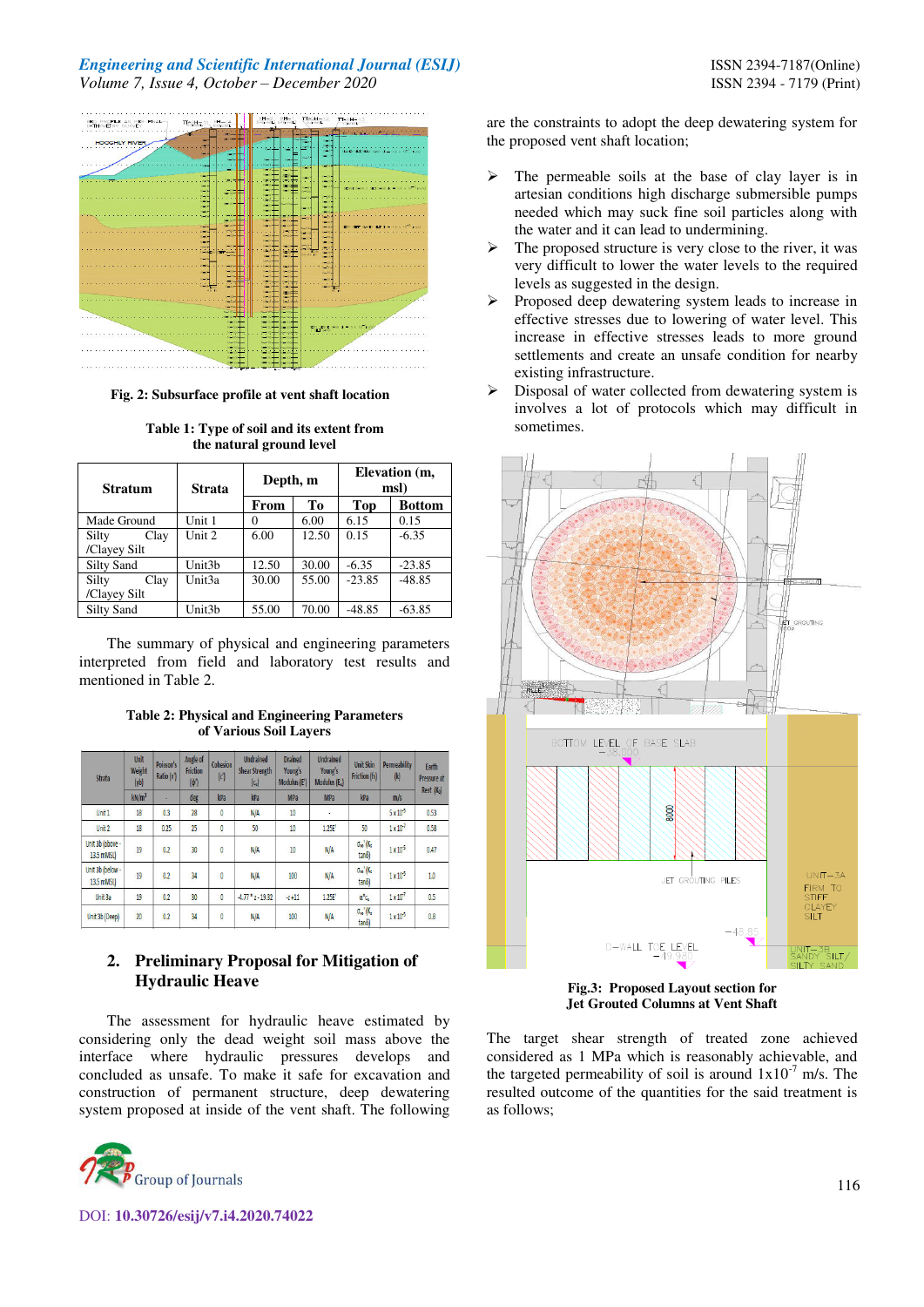- $\triangleright$  Diameter of Jet Grouted Column: 600 mm to 800 mm
- Length of Jet Grouted Column in Clay Layer: 8.00 m (from RL. -38.00 m to RL. -46.00 m)
- Number of Jet Grouted Columns: 318 Nos

# **4. Estimation of hydraulic heave by Analytical Method**

The hydraulic heave due to water pressure for the deep excavation carried out using geotechnical engineering principles [1] as such as considering weight of soil as well as the shear strength of Soil. The schematic view of the present condition shown below Figure 4;



**Fig. 4: Schematic View of Deep Excavation (Cross Section)** 

Hence alternative proposal of ground improvement of soil by jet grouting methods considered. As the base slab, bottom level proposed at RL. -38.00 m, jet grouted columns of 600 mm – 800 mm diameter proposed from RL. -38.00 m to RL. -46.00 m to improve the shear strength of soil which further helps in resistance against hydraulic heave due to uplift pressure.

The factor of safety against hydraulic heave / Clay Bursting,  $FS = [y_s.h+2\alpha c_u(h/B)/y_w.h_w]$ Where,

 $y_s$  = Saturated Unit weight of the Clay layer of Below Excavation Level

h = Thickness of Clay Layer below Excavation Level

 $\alpha$  = Adhesion Factor

 $c<sub>u</sub>$  = Undrained Cohesion of Clay Layer of Below Excavation Level

 $B =$  Width of the Excavation

 $y_w$  = Unit Weight of Water

 $h_w$  = Height of Water table on the outside of the excavation The ground water level is monitored and recorded by installing 4 (four) numbers of standpipe piezometers. These standpipe Piezometers were penetrated up to RL – 50.0 m. Results of the ground water level recorded data presented in table 3 and figure 5.



DOI: **10.30726/esij/v7.i4.2020.74022**

| Table 3: Water Level Monitoring Data at various Standpipe |  |
|-----------------------------------------------------------|--|
| <b>Piezometers</b>                                        |  |

|            | Water Level in msl (m)       |                       |                              |                              |  |  |
|------------|------------------------------|-----------------------|------------------------------|------------------------------|--|--|
| Date       | <b>Standpipe</b><br>$(L-01)$ | Standpipe<br>$(L-02)$ | <b>Standpipe</b><br>$(L-03)$ | <b>Standpipe</b><br>$(L-04)$ |  |  |
| 10-04-2019 | $-10.40$                     | $-13.89$              | $-14.44$                     | $-14.35$                     |  |  |
| 11-04-2019 | $-10.25$                     | $-13.88$              | $-14.46$                     | $-14.53$                     |  |  |
| 12-04-2019 | $-9.96$                      | $-14.26$              | $-14.47$                     | $-14.55$                     |  |  |
| 13-04-2019 | $-9.83$                      | $-14.40$              | $-14.45$                     | $-14.87$                     |  |  |
| 14-04-2019 | $-9.64$                      | $-14.28$              | $-14.37$                     | $-14.46$                     |  |  |
| 15-04-2019 | $-9.57$                      | $-14.25$              | $-14.36$                     | $-14.25$                     |  |  |
| 16-04-2019 | $-9.57$                      | $-14.20$              | $-14.39$                     | $-14.07$                     |  |  |
| 17-04-2019 | $-9.54$                      | $-14.09$              | $-14.38$                     | $-14.48$                     |  |  |
| 18-04-2019 | $-9.47$                      | $-14.14$              | $-14.41$                     | $-14.70$                     |  |  |
| 19-04-2019 | $-9.44$                      | $-14.36$              | $-14.58$                     | $-14.24$                     |  |  |
| 20-04-2019 | $-9.39$                      | $-14.37$              | $-14.59$                     | $-14.40$                     |  |  |
| 23-04-2019 | $-9.35$                      | $-14.41$              | $-14.56$                     | $-14.22$                     |  |  |
| 24-04-2019 | $-9.34$                      | $-14.49$              | $-14.59$                     | $-14.78$                     |  |  |
| 25-04-2019 | $-9.35$                      | $-14.49$              | $-14.56$                     | $-14.22$                     |  |  |



 **Fig. 5: Ground Water Table Variation**

Based on the monitoring data, it was observed that the ground water table varying between RL -14.00 m to RL. - 15.00 m. Hence the ground water table considered at RL. - 14.00 m for the analysis presented here. In this case the design parameters are as follows;

 $y_s$  = Saturated Unit weight of the Clay layer of Below Excavation Level =  $20kN/m<sup>3</sup>$ 

 $h$  = Thickness of Clay Layer below Excavation Level = 11.00 m (Excavation Level is RL. -38.00 m and Clay layer bottom level is RL. -49.00 m)

 $c<sub>u</sub>$  = Undrained Cohesion of Clay Layer of Below Excavation Level = 200 kPa

 $B =$  Diameter of Vent Shaft = 10.30 m

 $y_w$  = Unit Weight of Water = 9.81 kN/m<sup>3</sup>

 $h_w$  = Height of Water head = 35.00 m (RL. -14.00 m)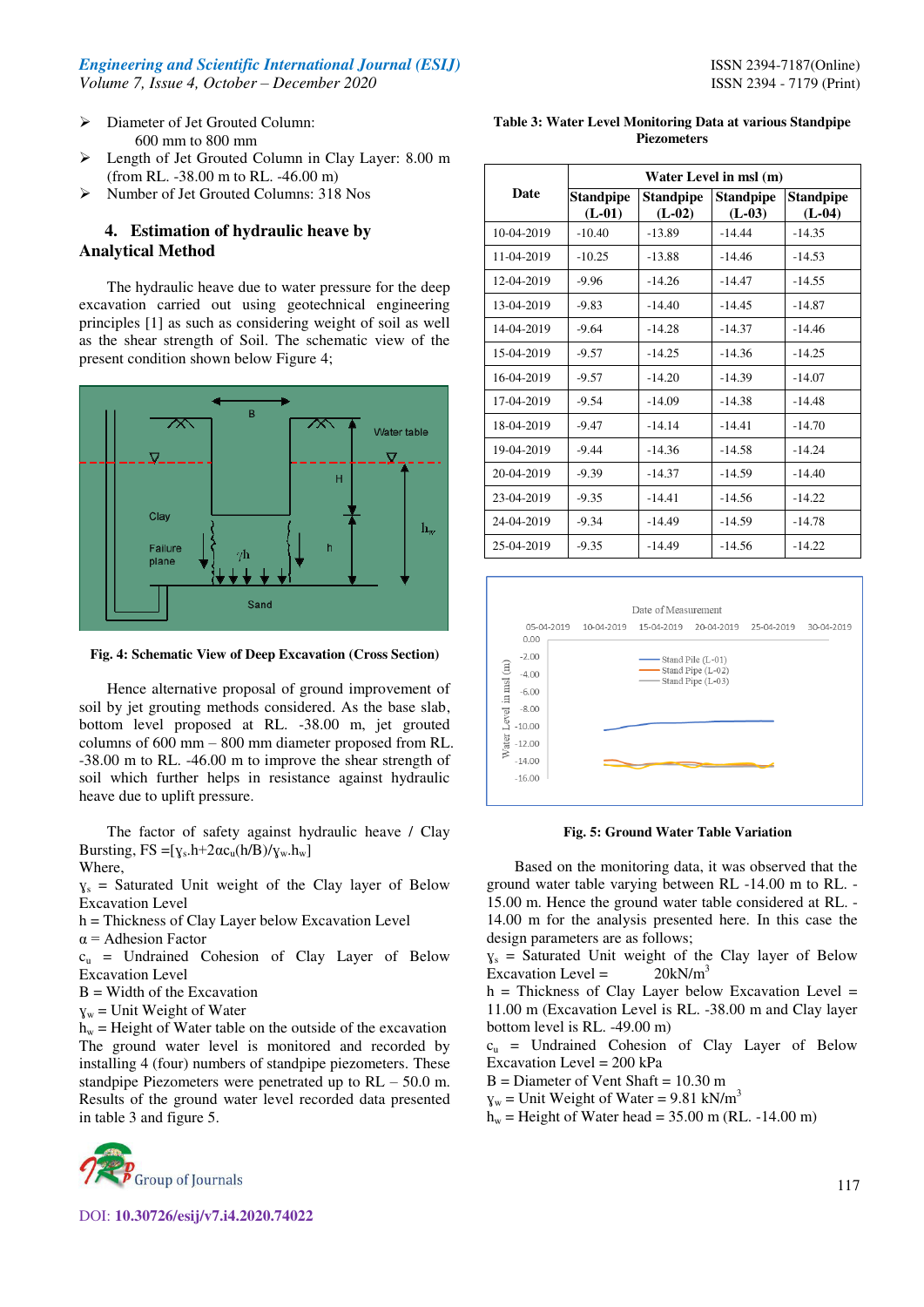#### *Engineering and Scientific International Journal (ESIJ)* **ISSN 2394-7187(Online) ISSN 2394-7187(Online)** *Volume 7, Issue 4, October – December 2020* ISSN 2394 - 7179 (Print)

Based on above parameters, the factor of safety against hydraulic heave estimated as 1.30 which is acceptable considering the temporary stage construction [4]. The hydraulic heave (upward movement) of the soil at the base slab level due to removal of overburden soil is estimated based on linear elastic continuum approach as:

- > Deformation Modulus, E<sub>s</sub>, of Clayey Soil in Compression = 100 MPa
- $\triangleright$  Ratio β, of Deformation Modulus on unloading to that for Loading (since soil is inelastic)  $= 5-10$ .
- $\triangleright$  Deformation Modulus for Unloading,  $E_u = \beta.E_s = 500$ MPa with  $β = 5$ .
- Poissons Ratio,  $v = 0.20$
- $\triangleright$  Stress released (=Overburden Pressure removed), q =  $(38+6.15)$  \*20 = 883 kN/m<sup>2</sup>
- Width of Excavation,  $B = 11.30$  m
- Shape Factor,  $I = 1.13$
- $\triangleright$  Deformation/relaxation of soil,  $\delta = qB (1-v^2)/E_u$ . I = 21.6 mm

# **5. Estimation of Hydraulic Heave using Elastic Solutions**



**Fig. 6: Plan and Sectional view at bottom of Vent shaft** 



The assessment for hydraulic heave estimated by analytical method that considering plain strain condition and which is more appropriate for the length of excavations of larger than the width of excavations. As the size of excavation is 11.30 x 11.30 m, estimation of hydraulic heave by considering plain strain condition is too conservative. Hence the hydraulic heave estimated by considering three-dimensional effect [3] and presented here. The plan and section shown in Figure 6 considered in the analysis.

Stability against hydraulic heave estimated as follows;

- $\triangleright$  Hydrostatic Pressure at the bottom of Clay layer =  $(49-14)$  \*10 = 350 kN/m<sup>2</sup>
- Perimeter, p, of Excavation =  $4*11.3 = 45.20$  m
- $\triangleright$  Total Surface Area, S (= p.H) (D Wall & Clay Soil), S  $= 45.20*11= 497.20 \text{ m}^2$
- $\triangleright$  Total Uplift Force at the bottom of Clay Layer, P<sub>u</sub> =  $11.3*11.3*350 = 44691.50$  kN
- $\triangleright$  Total dead weight of clay soil below base slab, P<sub>d</sub> =  $11.3*11.3*11*20 = 28091.80$  kN
- $\triangleright$  Total Shear Resistance along the D Wall,  $P_s = Sx\alpha xc_u =$  $497.20*0.5*200 = 49720.00$  kN
- $\triangleright$  Factor of Safety against Failure, FoS =  $(P_d + P_s)/P_u$  = 1.74

Thus because of the three-dimensional effect in considering the square shape the Factor of Safety against uplift failure increases from 1.30 (plane strain) to 1.74 (square). The Settlement estimated based on the Nishida (1996) [2] which consists the parameters of total depth of excavation and excavation depth at each stage. The results presented in Table 4.

$$
\rho z = \frac{p(1+v)}{4E(1-v)} \left[ (3-4v) \left\{ \sqrt{a^2 + (z-c)^2} - (z-c) \right\} \right] + (5-12v+8v) \left\{ \sqrt{a^2 + (z+c)^2} - (z+c) \right\}
$$

$$
+ (z-c) - \frac{(z-c)2}{\sqrt{a^2 + (z-c)^2}} + \frac{(3-4v)(z+c)2 - 2cz}{z+c} + \frac{2cz(z+c)2}{(\sqrt{a^2 + (z+c)2})^3} + \frac{2cz}{z+c}
$$

$$
+ \frac{(3-4v)(z+c) - 2cz}{\sqrt{a^2 + (z+c)2}}
$$

#### **Table 4: Hydraulic Heave at each stage of excavation**

| S.No           | <b>Excavation</b><br>Level, RL | <b>Vertical</b><br>Displacement,<br>$\delta z$ in mm | <b>Cumulative</b><br>Displacement,<br>mm |
|----------------|--------------------------------|------------------------------------------------------|------------------------------------------|
|                | 6.15                           |                                                      |                                          |
| 2              | 1.15                           | 2.79                                                 | 2.79                                     |
| 3              | $-3.85$                        | 2.88                                                 | 5.67                                     |
| 4              | $-8.85$                        | 3.01                                                 | 8.68                                     |
| 5              | $-13.85$                       | 3.23                                                 | 11.92                                    |
| 6              | $-18.85$                       | 3.60                                                 | 15.52                                    |
| $\overline{7}$ | $-23.85$                       | 4.25                                                 | 19.77                                    |
| 8              | $-28.85$                       | 5.46                                                 | 25.23                                    |
| 9              | $-33.85$                       | 7.86                                                 | 33.09                                    |
| 10             | $-38$                          | 9.16                                                 | 42.25                                    |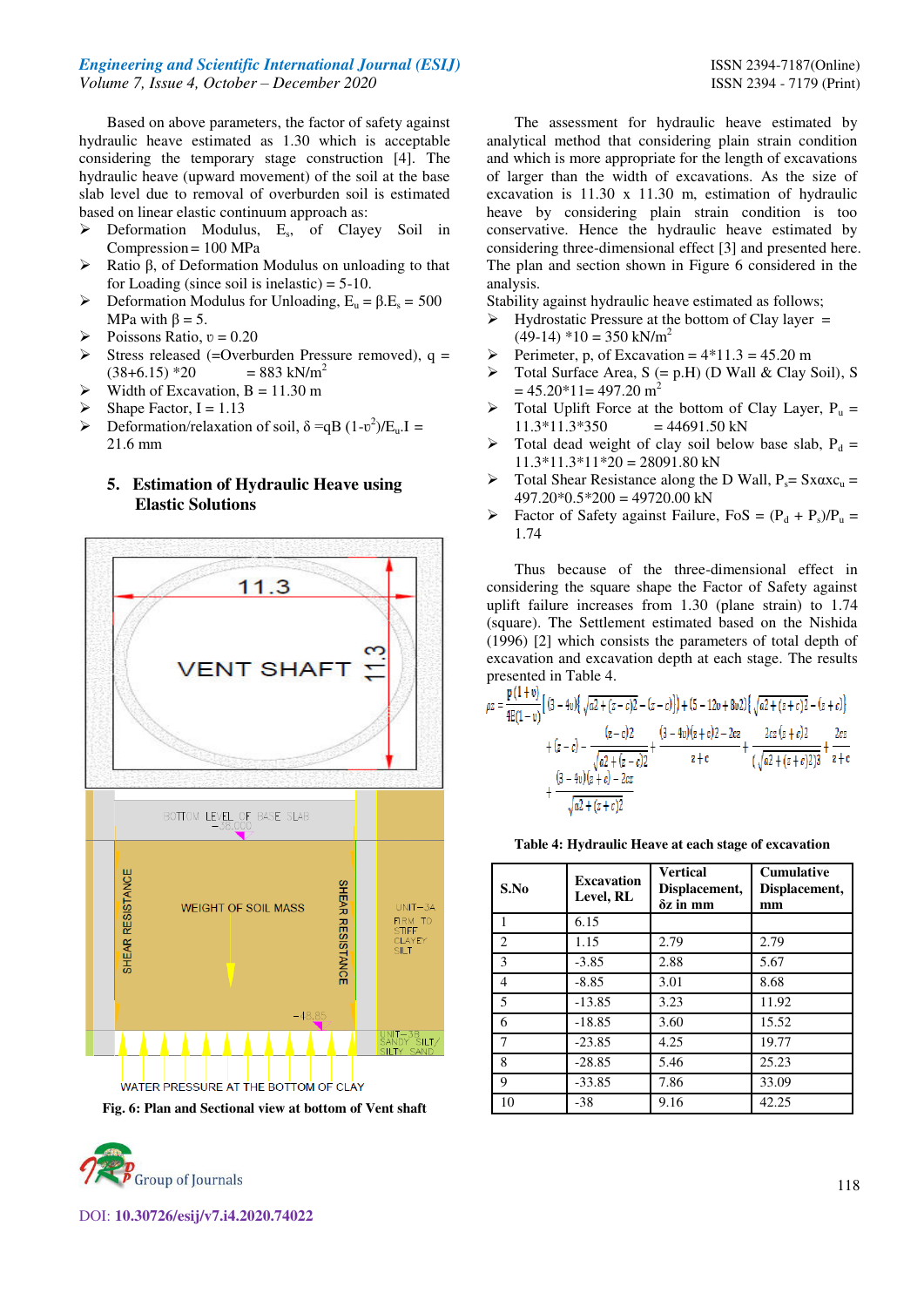Since it is a deep excavation, finite element analysis is carried by using Plaxis 2D software [5] considering elasticplastic behavior of soil and with Mohr-Coulomb failure criterion. Excavation and construction for each lift of 1.50 m is considered for each stage of construction with the lining modeled as strut. Soil layers created as per the Table 1 and physical and engineering parameters considered as per Table 2. Hydraulic heave measured at each stage of excavation and graphical representations of initial condition shown in Figure 7 and Final Stage of excavation shown in Figure 8.



**Fig. 7: Hydraulic Heave at Initial Condition**



**Fig. 8: Hydraulic Heave at the end of excavation** 

Total heave at the end of excavation could be of the order of 42.50 mm. However, since excavation is carried out gradually, heave would get mobilized gradually and increase with depth excavation. The final heave that is likely to occur over the last phase of excavation would be very small. The hydraulic leave at each stage of excavation is estimated and the results shown in figure 9.



DOI: **10.30726/esij/v7.i4.2020.74022**



**Fig. 9: Variation of Hydraulic Heave with respect to depth of excavation** 

From the finite element analysis, the factor of safety against hydraulic heave estimated as 1.568. The results of assessment of hydraulic heave by analytical method, elastic solution and finite element method indicate that the factor of safety against hydraulic leave is more than 1.30 and hence no ground improvement required against hydraulic heave failure.

# **7. Project Cost and Time Savings**

Cost analysis and savings in time are estimated when compared with the proposal of jet grouted columns and presented below;

- $\triangleright$  Number of jet grouted columns required inside of the vent shaft: 318 Nos
- $\blacktriangleright$  Length of Boring required: 15582 m
- > Total length of jet grouted columns required for ground improvement: 3180 m
- $\triangleright$  Total cost for the construction of jet grouted columns: 1.41 Crores
- > Total time required for construction of jet grouted columns: 90 Days (4 Nos per day)
- > Total time required for construction of jet grouted columns:160 Days (2 Nos per day)

From the above assessment, it may conclude that total cost savings is around 1.41 crores and approximate time savings will be around 90 days to 160 days.

# **8. Conclusion**

Estimation of hydraulic heave considering appropriate methods helps in avoid of complex mitigation measures and saves cost and time for project. Careful attention shall be given when the deep excavations carry in layered soils. The estimation of factor of safety against hydraulic heave carried out for a deep excavation of around 44 m considering analytical, elastic solutions and finite element methods. The factor of safety against hydraulic heave estimated by analytical method, elastic solutions and finite